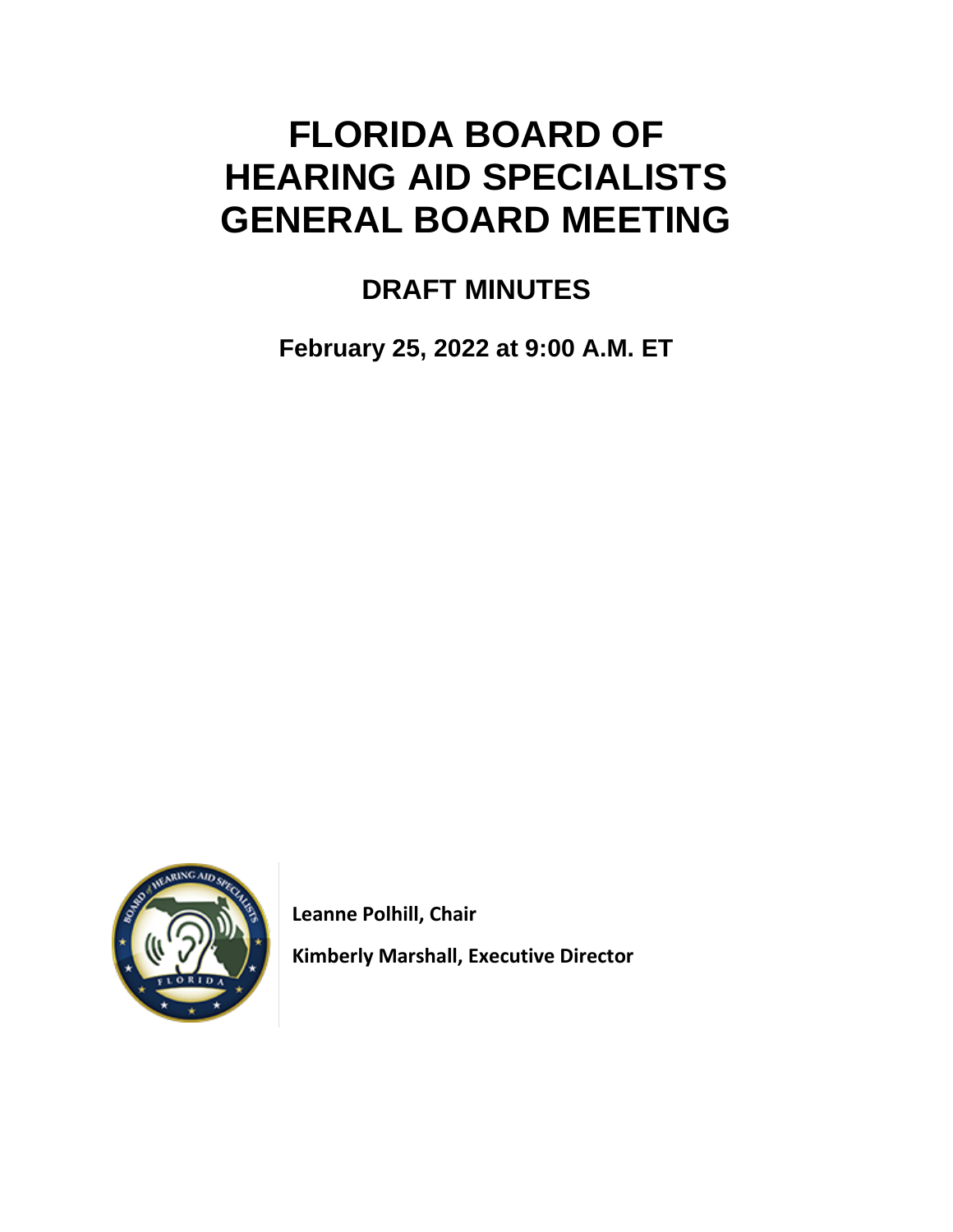

**MEETING CALLED TO ORDER @** 9:00 a.m. by Leanne Polhill, Chair.

#### **BOARD MEMBERS PRESENT:**

Leanne E. Polhill, H.A.S., Chair Randy Ellsworth, H.A.S., Vice-Chair Pamela Dechmerowski, H.A.S. Dean Easterwood, H.A.S. Thomas Hollern

#### **BOARD MEMBERS NOT PRESENT:**

Robert Pickard, MD – Unexcused Absence

#### **BOARD STAFF PRESENT:**

Kimberly Marshall, Executive Director Eric Pottschmidt, Program Operations Administrator John B. Fricke, Jr., Assistant Attorney General

### **AGENDA**

#### **MEETING CALLED TO ORDER @** 9:00 a.m. by Leanne Polhill, Chair.

**WELCOMED NEW BOARD MEMBER –** Dean Easterwood, H.A.S.

**WELCOMED AND APPROVED NEW EXECUTIVE DIRECTOR –** Kimberly Marshall

- **Motion:** by Randy Ellsworth to approve new Executive Director, Kimberly Marshall
- **Second:** by Pamela Dechmerowski
- **Vote:** Passed Unanimously.

**REVIEW AND APPROVAL OF MINUTES –** December 2, 2021

**Motion:** by Randy Ellsworth to approve the meeting minutes.

**Second:** by Thomas Hollern

**Vote:** Passed Unanimously.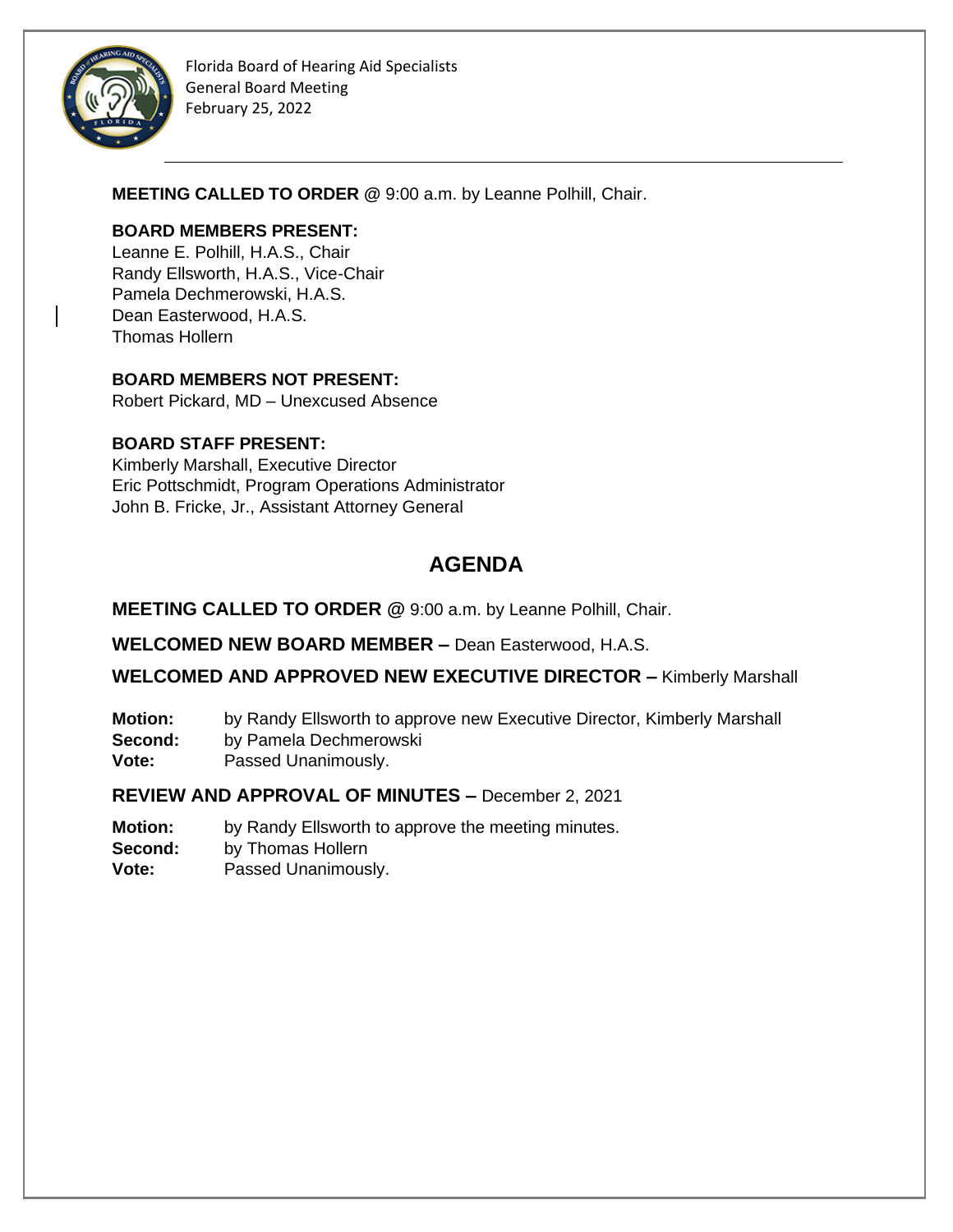

#### **PROSECUTOR'S REPORT**

| <b>Case Status</b>                                           | Report<br>Date 11/16/21 | Report<br>Date 2/16/22 |
|--------------------------------------------------------------|-------------------------|------------------------|
| Total cases open/active in<br><b>Prosecution Services:</b>   | з                       | з                      |
| Cases in Emergency Action<br>Unit:                           | 0                       | 0                      |
| Cases under legal review:                                    | 1                       | $\Omega$               |
| Cases awaiting supplemental<br>investigation/expert opinion: | 0                       | 1                      |
| Cases with PCP<br>recommendation:                            | 0                       | 1                      |
| Cases where probable cause<br>has been found:                | 1                       | 1                      |
| Cases where DOAH has been<br>requested:                      | $\Omega$                | 0                      |
| Cases pending before DOAH:                                   | 0                       | 0                      |
| Cases on Board meeting<br>agendas:                           | 1                       | o                      |
| Cases on appeal:                                             | 0                       | $\Omega$               |
| <b>Cases older than one</b><br>vear: $*$                     | 2                       | 1                      |

The Department requested that the Board authorize the continued prosecution of the year and older cases.

- **Motion**: by Pamela Dechmerowski to allow PSU to continue to prosecute 1 year and older cases.
- **Second:** by Thomas Hollern
- **Vote:** Passed Unanimously

#### **APPLICATION REVIEW (TS – 00:09:10 Minutes)**

Stephanie Peacock, Hearing Aid Specialist Trainee, was present and did not have legal counsel present. Board was required to review her application due to answering affirmative to health history question 6.D. under the category of "Substance-Related Disorders Impacting Ability to Practice".

Stephanie Peacock presented her case. Ms. Peacock has attended personal and voluntary therapy, and an AA program, which she continues to attend voluntarily. Her therapy has never been court ordered and continues to attend with no expected completion date as she considers her therapy, as well as her AA program, a part of her life in order to ensure abstinence and continued growth.

Pamela Dechmerowski requested Ms. Peacock be evaluated by Professionals Resource Network (PRN).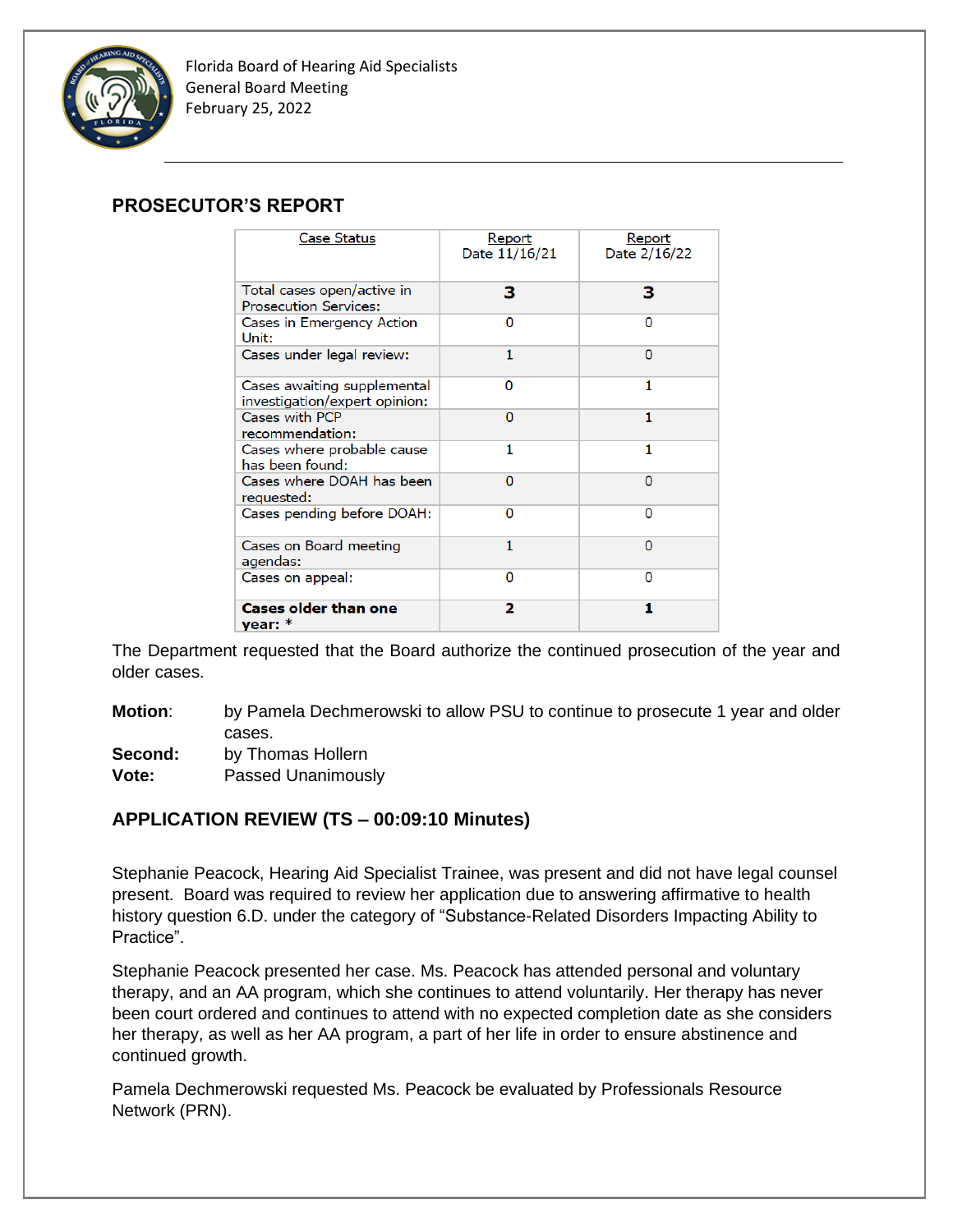

Alexis Polles, M.D., Medical Director at PRN explained the process and services available for an evaluation.

Leanne Polhill suggested the board may also request letters of recommendations from personal and professional acquaintances, including from her sponsor, as noted by Dean Easterwood.

After further discussion, the Board took the following action:

**Motion:** by Pamela Dechmerowski to table the application review until PRN evaluation and references are received. **Second:** by Thomas Hollern

**Vote:** Passed Unanimously

#### **REPORTS Chair's Report - Leanne E. Polhill**

FDA rules for OTC hearing aids are still in progress, but may be ready to discuss at our May 20, 2022, or July 15, 2022 meetings. Nothing more to report.

#### **Vice Chair's Report - Randy Ellsworth**

Nothing to report.

#### **Executive Director's Report – Kimberly Marshall**

*Legislative Update* – Nothing to report that would directly affect the hearing aid profession.

#### *2023 Proposed Meeting Dates*

Dates were presented and considered by the Board.

#### **Board Counsel's Report - John B. Fricke, Jr.**

*64B6-2.003 Licensure by Examination.* John Fricke, Jr. updated the Board on the resubmission to JAPC of this proposed rule language change.

*Rules Report* – nothing to report.

#### **RATIFICATIONS**

*Licenses Issued*

**Motion:** by Dean Easterwood to accept the ratification lists for Hearing Aid Specialist and Hearing Aid Specialist Trainee. **Second:** by Randy Ellsworth **Vote:** Passed Unanimously

#### **OLD BUSINESS/NEW BUSINESS –** No old or new business

**NEXT MEETING DATE –** May 20, 2022 at 9:00 A.M. – GoToMeeting